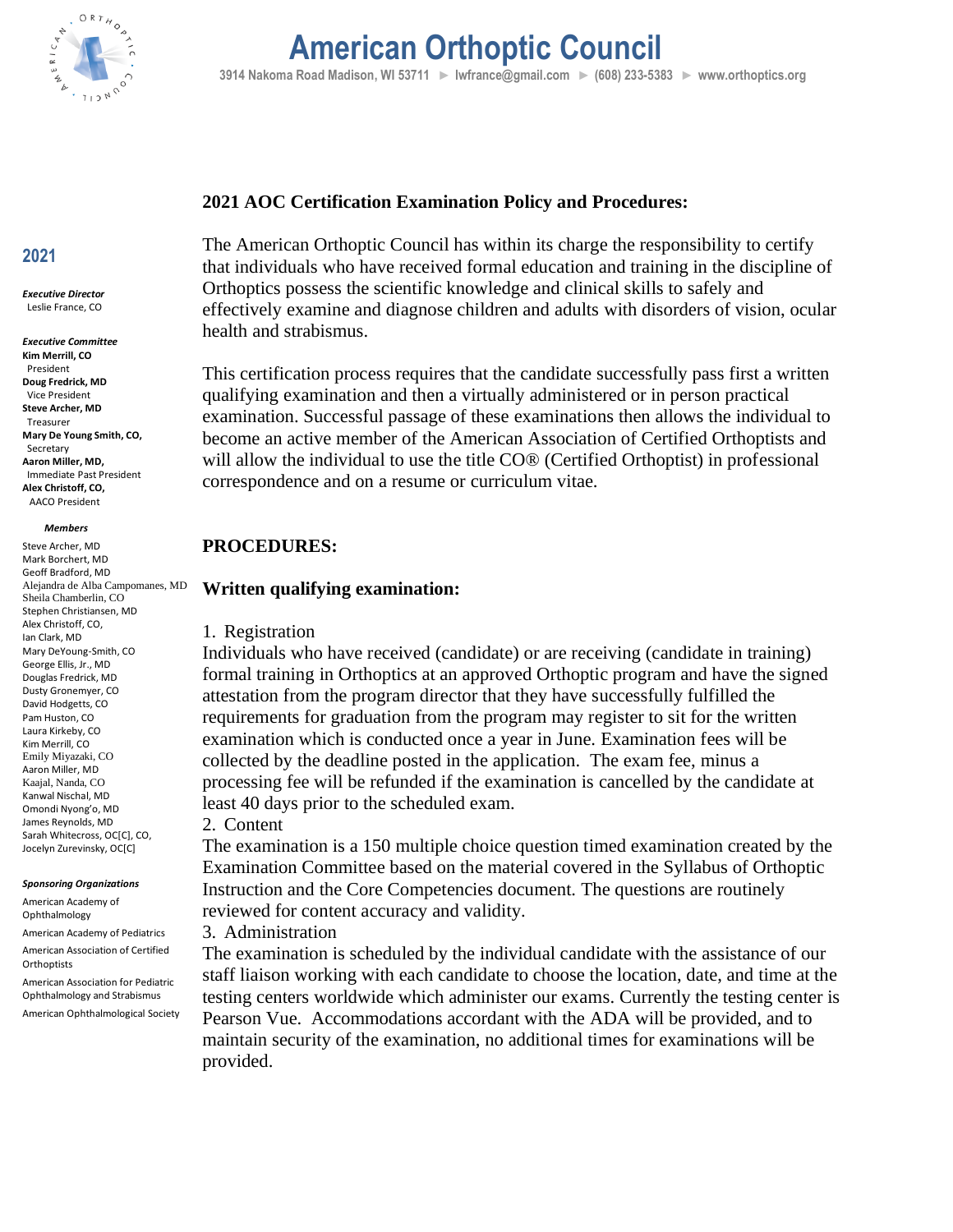

## **American Orthoptic Council**

 **3914 Nakoma Road Madison, WI 53711 ► lwfrance@gmail.com ► (608) 233-5383 ► www.orthoptics.org**

## **2021**

*Executive Director* Leslie France, CO

*Executive Committee* **Kim Merrill, CO** President **Doug Fredrick, MD** Vice President **Steve Archer, MD** Treasurer **Mary De Young Smith, CO,**  Secretary **Aaron Miller, MD,** Immediate Past President **Alex Christoff, CO,** AACO President

#### *Members*

Steve Archer, MD Mark Borchert, MD Geoff Bradford, MD Alejandra de Alba Campomanes, MD Sheila Chamberlin, CO Stephen Christiansen, MD Alex Christoff, CO, Ian Clark, MD Mary DeYoung-Smith, CO George Ellis, Jr., MD Douglas Fredrick, MD Dusty Gronemyer, CO David Hodgetts, CO Pam Huston, CO Laura Kirkeby, CO Kim Merrill, CO Emily Miyazaki, CO Aaron Miller, MD Kaajal, Nanda, CO Kanwal Nischal, MD Omondi Nyong'o, MD James Reynolds, MD Sarah Whitecross, OC[C], CO, Jocelyn Zurevinsky, OC[C]

#### *Sponsoring Organizations*

American Academy of Ophthalmology American Academy of Pediatrics American Association of Certified

Orthoptists American Association for Pediatric Ophthalmology and Strabismus

American Ophthalmological Society

### 4. Requirements to Pass

Candidates must achieve a minimum score of 75% to pass the examination and qualify for the oral practical exam.

5. Retake policy

Candidates who fail the exam may retake the examination the following year. There is no limit to the number of attempts to sit for the examination.

6. Appeals process

Individuals who either fail the examination and/or who have questions regarding the examination content may address their concerns by formally writing to the AOC examination chairs. The chairs will conduct a review of the examination scoring as well as the content issues and will notify the candidate and the AOC executive committee of the outcome of the review and recommendation for any further action or resolution. The decision of the executive committee will be final.

## **Practical examination (virtual or in person)**

#### 1. Registration

Candidates who have successfully passed the written qualifying examination are eligible to sit for the oral/practical examination. The examination is conducted in the fall of each year and the examination date will be announced six months in advance to allow candidates to plan for the examination. The examination will be conducted on a single date each year. Candidates who have scheduling conflicts may have to defer the exam until the following year.

2. Content

The examination covers material included in the core curriculum and assesses candidate knowledge, clinical reasoning, clinical skills, and professionalism.

#### 3. Administration

The examination will occur in either a virtual environment or an in-person environment. All candidates sitting for the exam will be tested in the same format which may vary year to year depending on the status of COVID-19 (or other) infectious or logistical exigencies. Examination questions will be case based and will be graded using a standard rubric. Examiners will undergo rigorous training to ensure consistency, fairness, and minimal bias. The examination will be comprised of multiple stations with multiple examiners.

4. Requirement to pass

a. Candidates must receive a minimal overall score of 75% to pass the examination.

b. Candidates who provide an answer that could result in loss of vision, loss of an eye or loss of life (a dangerous answer) may fail the examination regardless of the scores received in other portions of the exam.